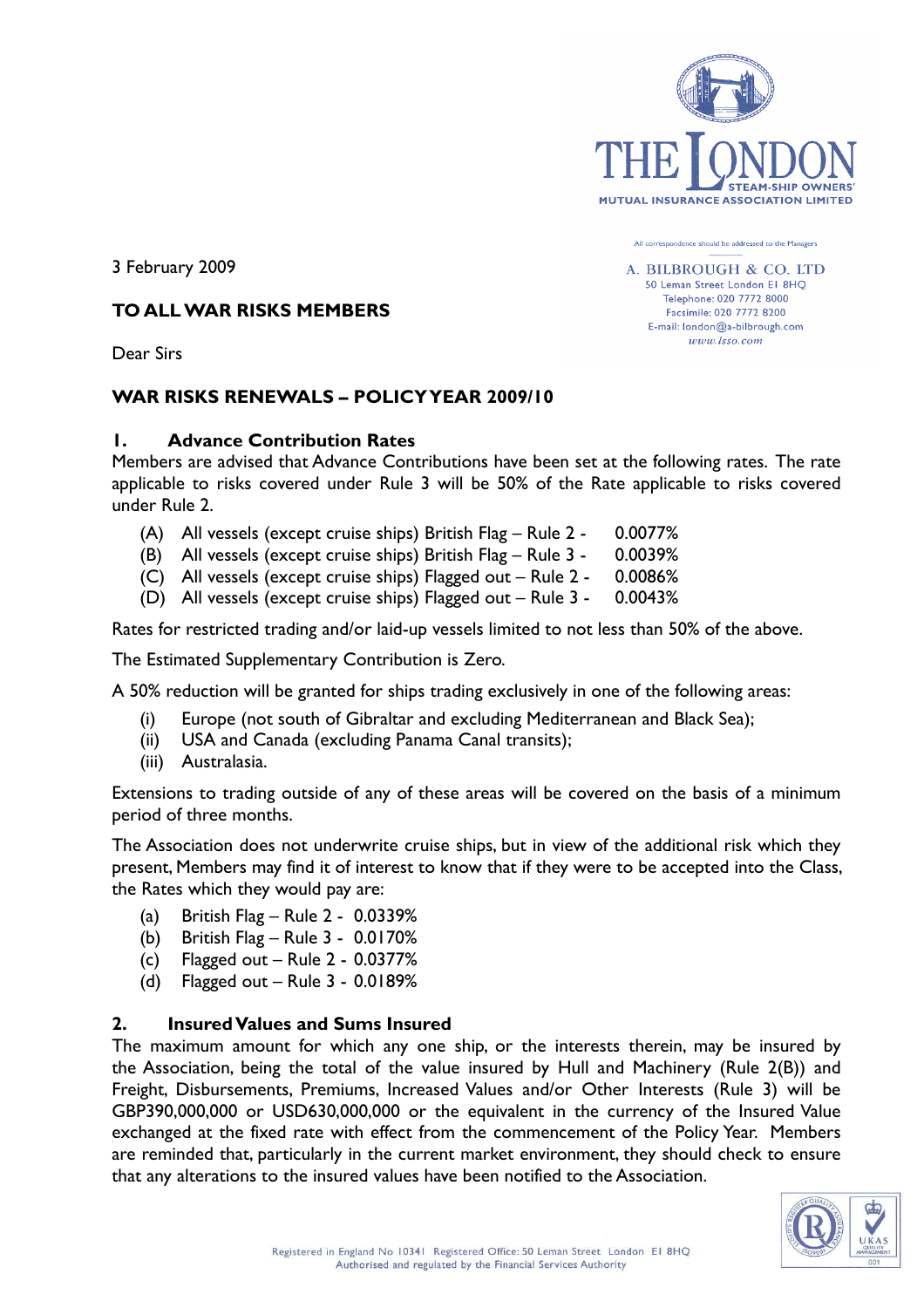It should be borne in mind that under the terms of the Reinsurance Agreement between this Association and Her Majesty's Government, the Insured Value for Queen's Enemy Risks purposes (Rule 2(A)) will usually be the total loss value under Members' marine policies.

## **3. Protection and Indemnity Cover (Rule 2 Part D)**

The limit of liability for claims under Rule 2 Part D will be GBP325,000,000 each ship any one accident or series of accidents arising out of one event, or USD500,000,000 if that is the currency of the ship's insured value and any sum insured.

## **4. Additional Premium Areas**

In accordance with the Association's Rule 19.3 (Class 7 War Risks), the following shall continue to be additional premium areas with effect from 00:01 hours GMT on 20 February 2009:

## **Africa**

**Diibouti** 

Ivory Coast

Nigeria including Terminals

- Somalia, including waters out to 250 nautical miles from the eastern Somalia coast south of latitude 10ºN
- Indian Ocean, beyond the eastern Somalia and Gulf of Aden areas out to 600 nautical miles from the coast of eastern Africa south of latitude 15ºN and north of latitude 10ºS, but excluding the coastal waters of Kenya and Tanzania up to 12 nautical miles offshore. The north-eastern point of the Indian Ocean area is measured from Ras Asir (11º50'N, 051º16.9'E).

## **Asia**

Sri Lanka

Thailand, southern Gulf coast of, between and including Songkhla and Narathiwat

#### **Eastern Europe**

Georgia

## **Indonesia/Malaysia**

Ambon (Seram)

Balikpapan (SE Borneo)

Borneo, north east coast of, between and including Kudat and Tarakan

Jakarta

Sumatera (Sumatra), but only the north eastern coast between 5º40'N and 0º48'N Poso (Sulawesi)

## **Middle East**

Iraq Israel Lebanon Saudi Arabia

Yemen

Gulf of Aden Transit :

The area enclosed by the Bab-el-Mandeb Strait, latitude 15ºN, longitude 57ºE and latitude 10ºN.

## **Philippines**

Mindanao, southern coast of, between and including Polloc Harbour and Mati Sulu Archipelago including Jolo

[From Tanjung Bidadari (5°49' 6N, 118°21' 0E) along the east coat of Sabah to Tanjung Bagahak Light (4º56'·5N, 118º38'·3E); thence south-eastwards to Pulau Mataking Light (4°34' 6N, 118°57' 0E); thence southwards to position 3°32' 0N, 118°57' 0E; thence northeastwards to position 5°50' ON, 122°31' OE; thence northwards to position 7°06' 6N,